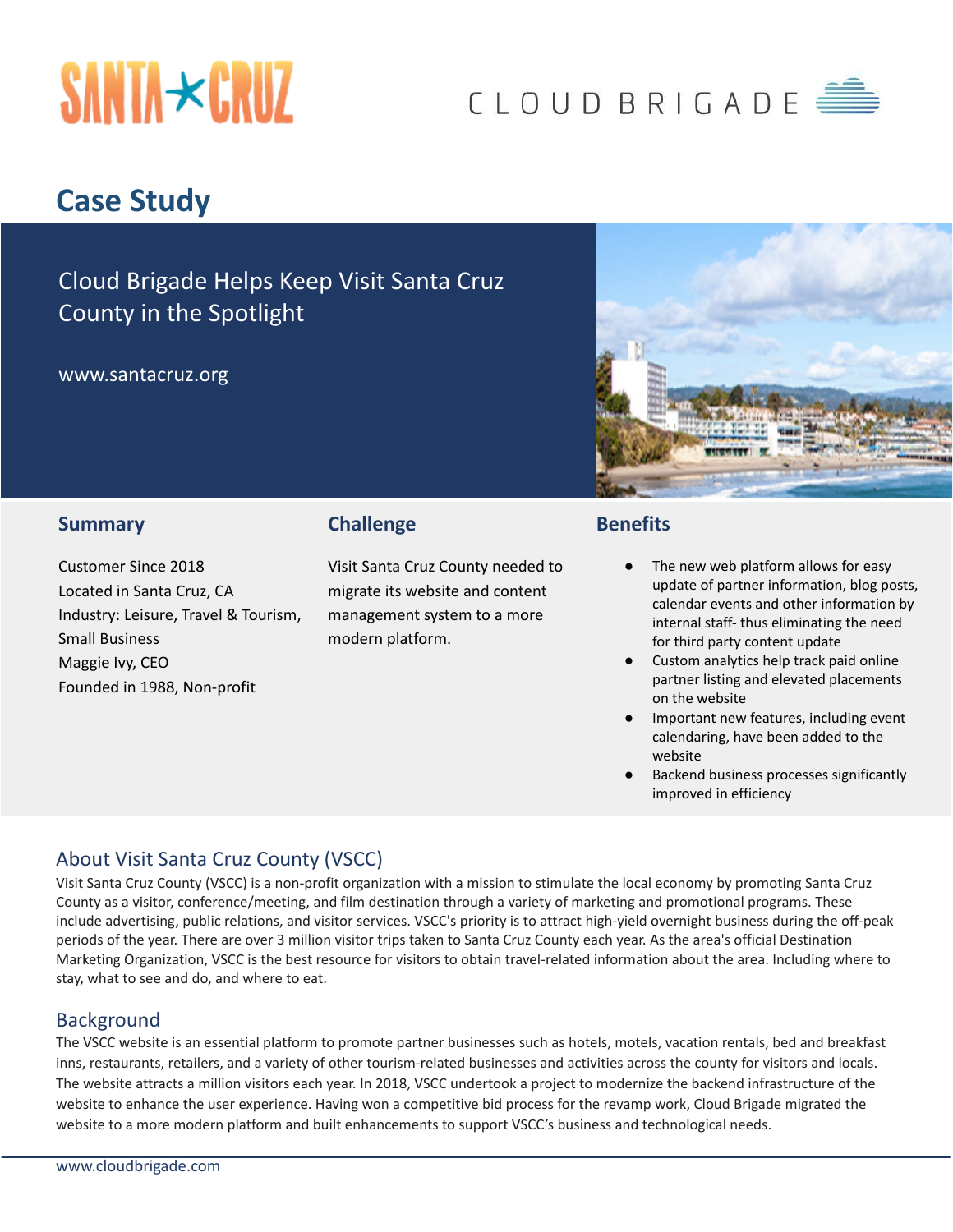# Business Challenges Solved

- **More Streamlined Systems and Processes Were Needed-**Updating website content required coding that could not be delegated to non-technical staff members
- **Business Bottlenecks –** Website content updates were outsourced to a third party
- **Excessive Operational Costs-** Too much staff time was devoted to updating website content
- **● Generic Technology** The website and content management system were based on technology that required features to be custom-built

# Why Cloud Brigade

VSCC held an open bid process and Cloud Brigade submitted a proposal. In addition to presenting VSCC with a very competitive bid, Cloud Brigade emphasized its experience with migrating complex applications such as websites and the content management systems behind them. "We seem to have found a niche in fixing websites that no longer meet their owners' needs," says Chris Miller, Founder and CEO of Cloud Brigade. "In VSCC's case, the technology needed to be updated and more closely managed. We earned their trust that we could build them a much more robust website that would be simpler to use and maintain, and we would do our best to retain their search rankings."

*"Our website is the main point of contact for visitors, local businesses, partners, and stakeholders. We needed an agency who could migrate our current CMS to a more updated model without compromising search rankings and other measurables we had worked so hard to establish. We're very fortunate to have discovered Cloud Brigade in our own backyard as working with locally owned businesses is always our preference. They established a hands-on approach early on and remained engaged in our project throughout the process."*

*– Daryl Zape, Online Marketing Director, Visit Santa Cruz County*

# A Complex Migration of Website and **Content**

VSCC's initial website was built on a platform that was not user friendly. It had been highly customized because their previous CMS lacked an ecosystem of feature plug-ins. Every time VSCC needed a new feature, it had to be created from scratch. As a result, it was a challenge to support the website and it no longer met the organization's expanding needs. As

VSCC programs matured and became more integrated, its online presence needed to reflect an elevated image and more advanced online experience for visitors, locals, and stakeholders.

In addition, VSCC stored partner information using FileMaker, a customer relationship management (CRM) system. The website sourced data from FileMaker to present in real time. VSCC wanted to transition to Simpleview, a database tool specifically designed for destination marketing organizations. Partners were accustomed to using FileMaker to update their own information and would need to be migrated to and trained on the Simpleview platform.

Cloud Brigade proposed to migrate the VSCC website and all its content to WordPress, a modern platform chosen for its ease of use and extensibility. WordPress has many commercially-available plug-in functions, enabling the platform to be easily customized unlike DNN where plug-ins need to be created by hand.

VSCC wanted to retain the look of its original website, so Cloud Brigade replicated the design in WordPress. The more challenging aspect of the migration was bringing the web content forward. Everything had to be migrated permanently to WordPress while the partner content, now moved to Simpleview, had to be brought into WordPress in real time as determined by user searches. There is no existing integration between Simpleview and WordPress so Cloud Brigade constructed a system that accesses Simpleview's API to look for new or changed partner listings and dynamically create, delete, or update that information in WordPress.

VSCC also generates marketing forms within Simpleview, and Cloud Brigade is dynamically generating those forms on the WordPress website. Cloud Brigade has implemented a number of marketing integrations to allow VSCC to track activities related to paid online partner listings and elevated placements.